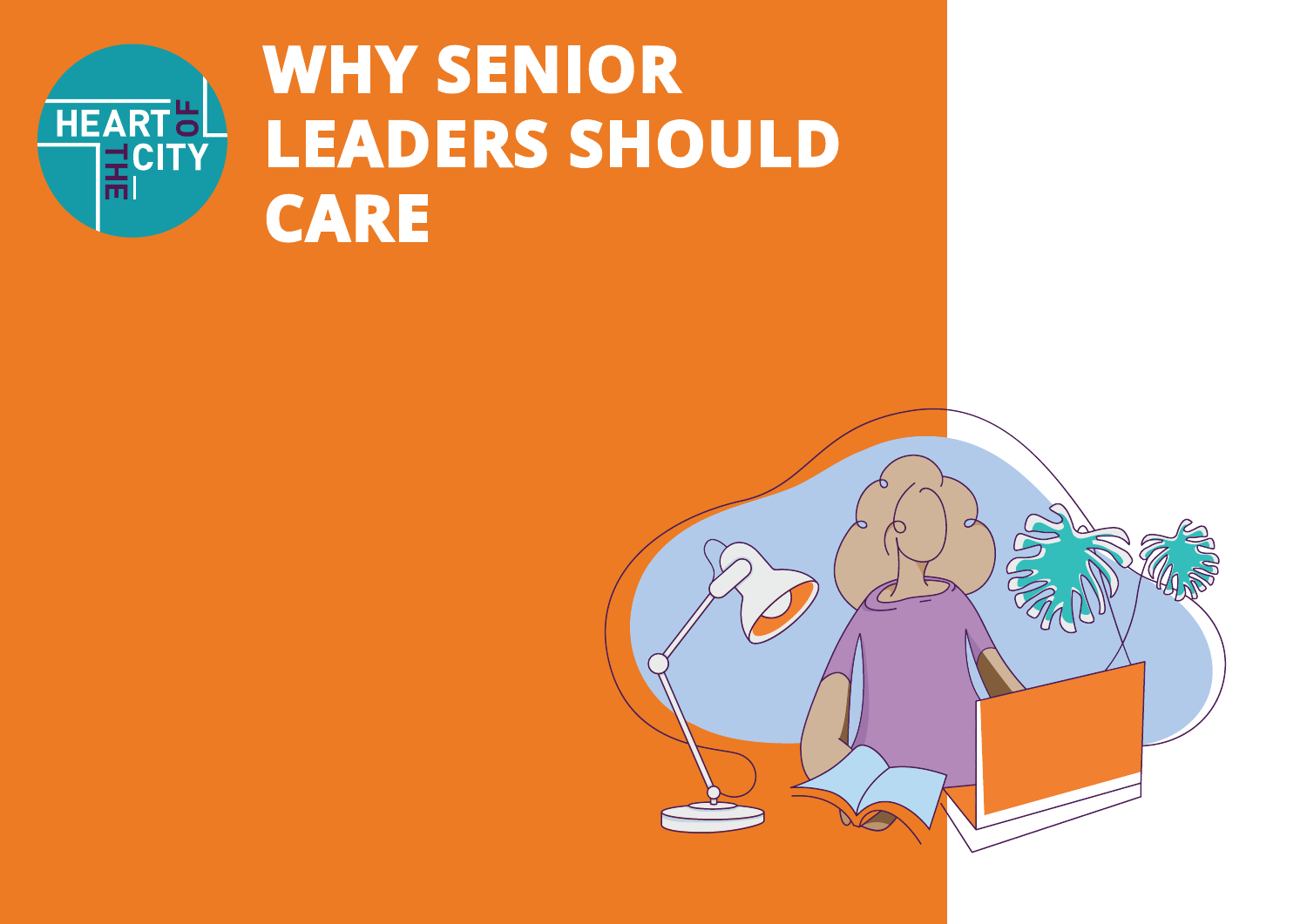### **WHY SENIOR LEADERS SHOULD CARE**

To achieve net zero carbon emissions senior leaders have to be on board. In order to make real and lasting changes they need to drive and embed the net zero agenda throughout the business. But why should senior leaders care? Martin Powell, Head of Sustainability & Environmental Initiatives Americas at Siemens Financial Services Inc. has shared his thoughts.

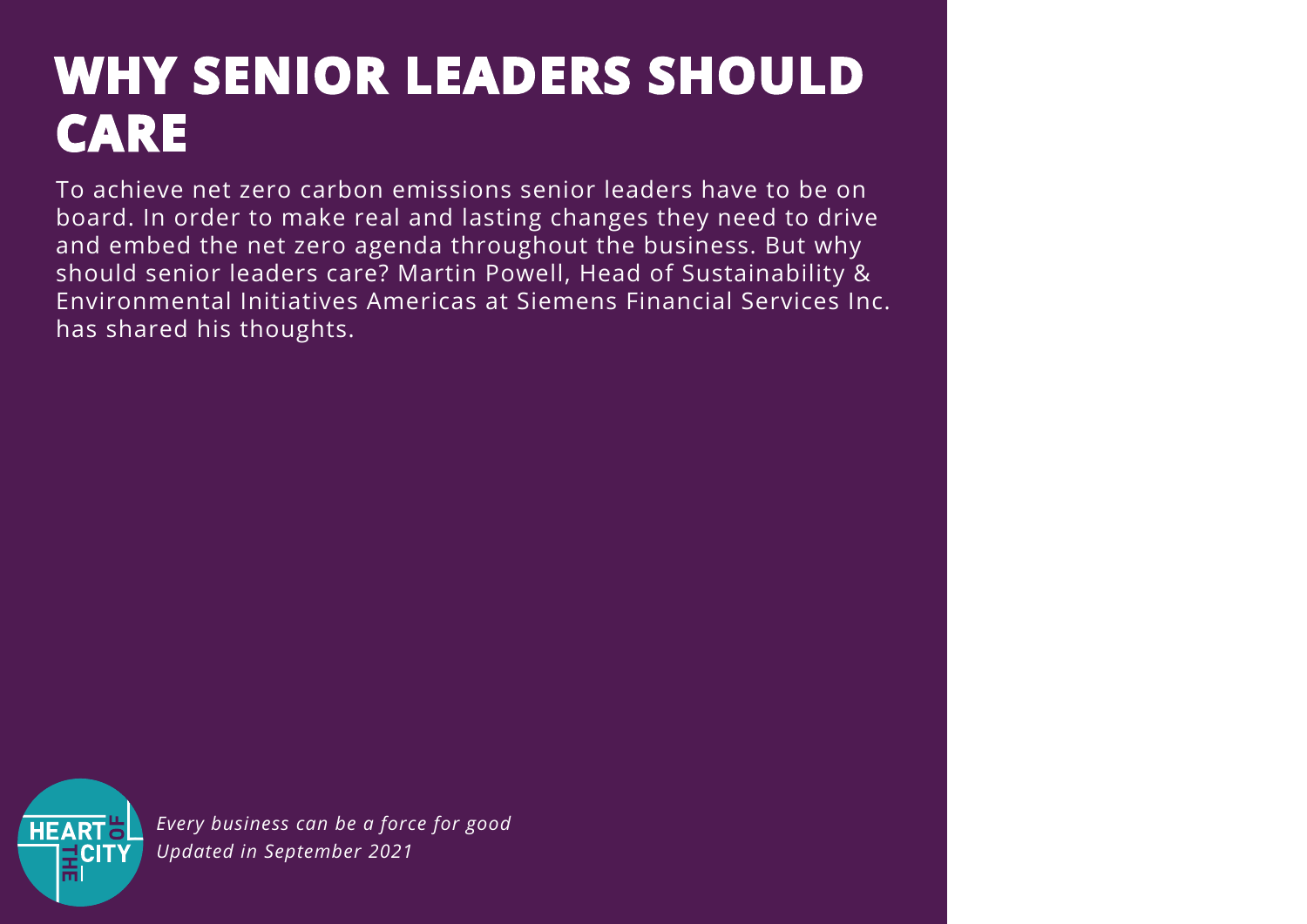## **THE IMPERATIVE**

There's significant pressure on us all to tackle climate change. The Paris Agreement has driven many countries to set even bolder targets and the realisation that all of society needs to play its part is beginning to dawn on us all. Business' role is being dictated by headlines from big corporates and the big investors pledging that more needs to be done. We're seeing new taxonomy to define what sustainable outcomes mean, to make sure that investment flows into the achievement of 'green deals' being set by governments worldwide.

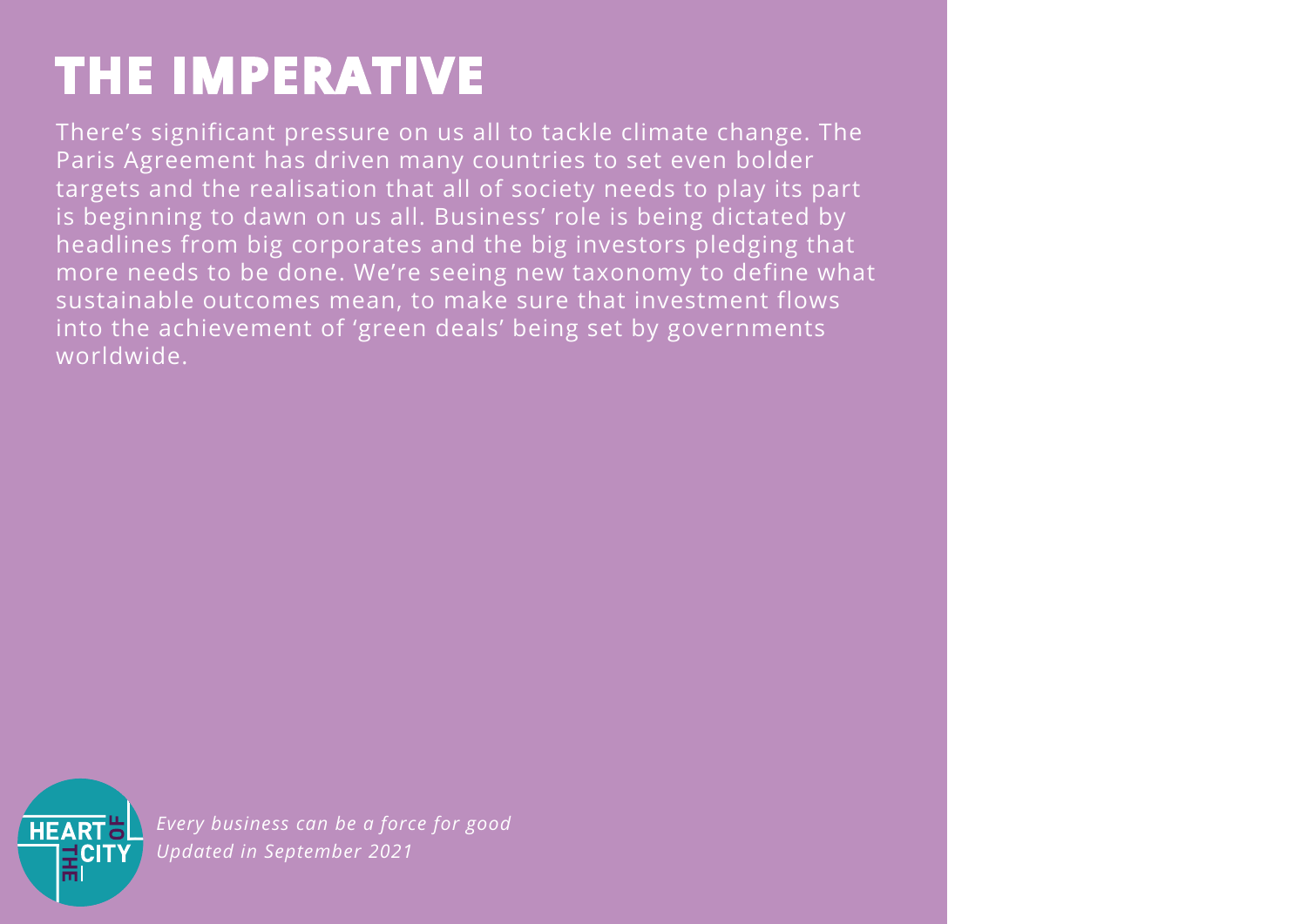## **THE TIME HAS COME**

There's nowhere to hide. As a business, you're part of supply chains that need to align closely and meet criteria around labour, human rights, justice, equality, diversity and inclusion. And the environment is leading that list more than it ever has.

More and more as a business you're expected to collect and publish data and provide transparency on all of these issues. In respect of the environment, you need to be able to definitively state your Scopes 1 and 2 emissions, with Scope 3 emissions rapidly becoming a focus area.

And a competitive price is no longer the sole decider when big businesses decide who to work with - carbon emissions are becoming increasingly important and you need to be able to respond to stay competitive.



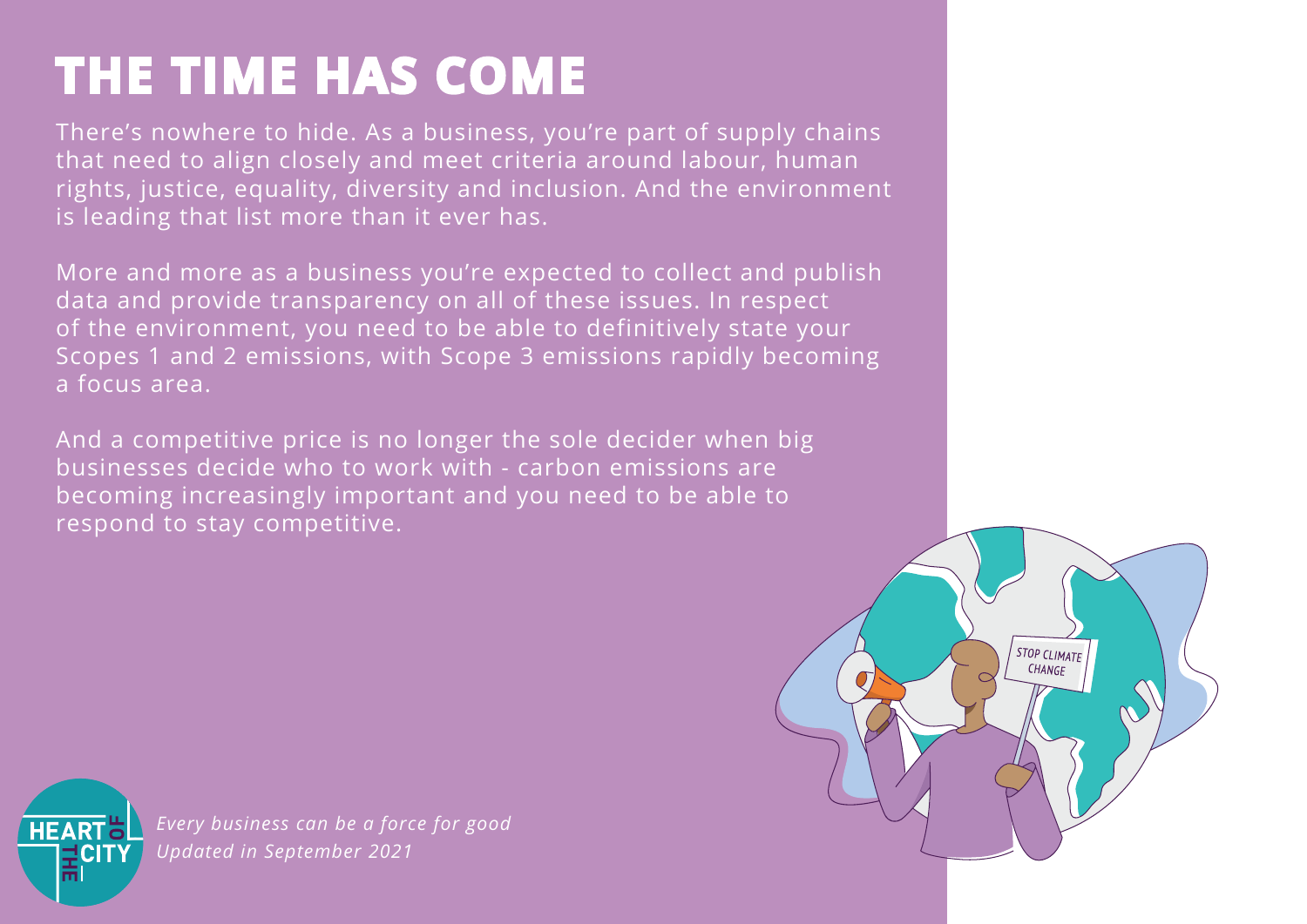### **WHY SHOULD SENIOR LEADERS CARE?**

For senior leaders, the journey to net zero and net zero carbon emissions is necessary. But there are also benefits to embracing the transition. Here are five drivers for senior leaders:

- 1. Staying relevant the judgement from employees of being part of something modern and forward looking has always been important.
- 2. Talent cares more and more people are basing their decisions to work for a company on its key pillars of sustainability.
- 3. Big businesses need to see your new purpose! Securing key contracts will come down to your ability to improve the quality of the supply chain and improve social and environmental outcomes within it.
- 4. The cost of achieving net zero will increase over time, as will the cost to offset emissions. Bold and real action will be noticed and applauded.
- 5. The resilience of business operations who have transitioned to net zero will increase - through more stable talent acquisition, a more credible emissions baseline and a genuine commitment to the climate agenda